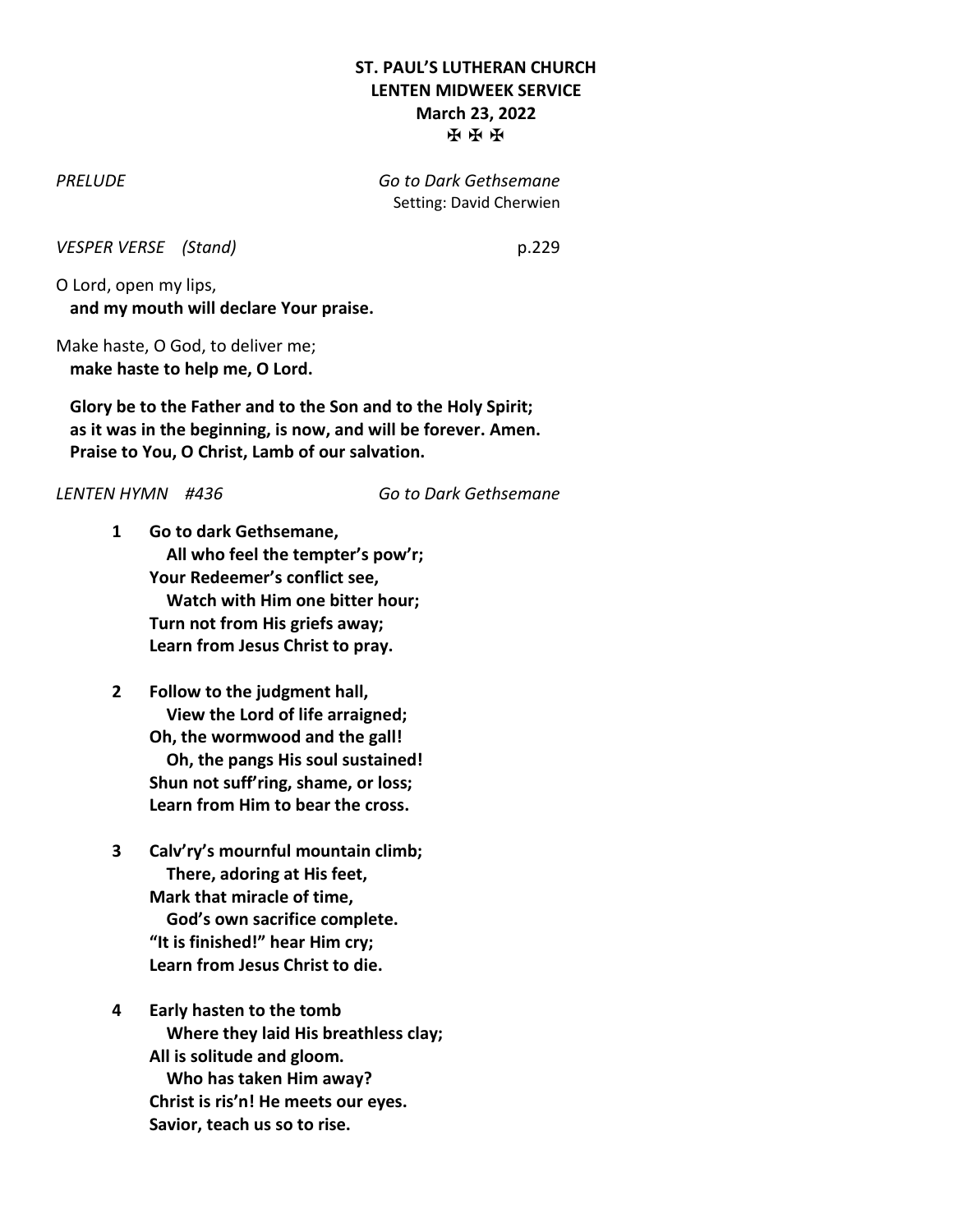#### *FIRST READING (Be seated)* Genesis 41:6-19, 25-44

Then the chief cupbearer said to Pharaoh, "I remember my offenses today. When Pharaoh was angry with his servants and put me and the chief baker in custody in the house of the captain of the guard, we dreamed on the same night, he and I, each having a dream with its own interpretation. A young Hebrew was there with us, a servant of the captain of the guard. When we told him, he interpreted our dreams to us, giving an interpretation to each man according to his dream. And as he interpreted to us, so it came about. I was restored to my office, and the baker was hanged."

Then Pharaoh sent and called Joseph, and they quickly brought him out of the pit. And when he had shaved himself and changed his clothes, he came in before Pharaoh. And Pharaoh said to Joseph, "I have had a dream, and there is no one who can interpret it. I have heard it said of you that when you hear a dream you can interpret it." Joseph answered Pharaoh, "It is not in me; God will give Pharaoh a favorable answer."

Then Joseph said to Pharaoh, "The dreams of Pharaoh are one; God has revealed to Pharaoh what he is about to do. The seven good cows are seven years, and the seven good ears are seven years; the dreams are one. The seven lean and ugly cows that came up after them are seven years, and the seven empty ears blighted by the east wind are also seven years of famine. It is as I told Pharaoh; God has shown to Pharaoh what he is about to do. There will come seven years of great plenty throughout all the land of Egypt, but after them there will arise seven years of famine, and all the plenty will be forgotten in the land of Egypt. The famine will consume the land, and the plenty will be unknown in the land by reason of the famine that will follow, for it will be very severe. And the doubling of Pharaoh's dream means that the thing is fixed by God, and God will shortly bring it about. Now therefore let Pharaoh select a discerning and wise man, and set him over the land of Egypt. Let Pharaoh proceed to appoint overseers over the land and take one-fifth of the produce of the land of Egypt during the seven plentiful years. And let them gather all the food of these good years that are coming and store up grain under the authority of Pharaoh for food in the cities, and let them keep it. That food shall be a reserve for the land against the seven years of famine that are to occur in the land of Egypt, so that the land may not perish through the famine."

This proposal pleased Pharaoh and all his servants. And Pharaoh said to his servants, "Can we find a man like this, in whom is the Spirit of God?" Then Pharaoh said to Joseph, "Since God has shown you all this, there is none so discerning and wise as you are. You shall be over my house, and all my people shall order themselves as you command. Only as regards the throne will I be greater than you." And Pharaoh said to Joseph, "See, I have set you over all the land of Egypt." Then Pharaoh took his signet ring from his hand and put it on Joseph's hand, and clothed him in garments of fine linen and put a gold chain about his neck. And he made him ride in his second chariot. And they called out before him, "Bow the knee!" Thus he set him over all the land of Egypt. Moreover, Pharaoh said to Joseph, "I am Pharaoh, and without your consent no one shall lift up hand or foot in all the land of Egypt."

This is the Word of the Lord. **Thanks be to God.**

#### *RESPONSORY (Stand)* p. 231

Deliver me, O Lord, my God, for You are the God of my salvation. **Rescue me from my enemies, protect me from those who rise against me.** In You, O Lord, do I put my trust, leave me not, O Lord, my God. **Rescue me from my enemies, protect me from those who rise against me.** Deliver me, O Lord, my God, for You are the God of my salvation. **Rescue me from my enemies, protect me from those who rise against me.**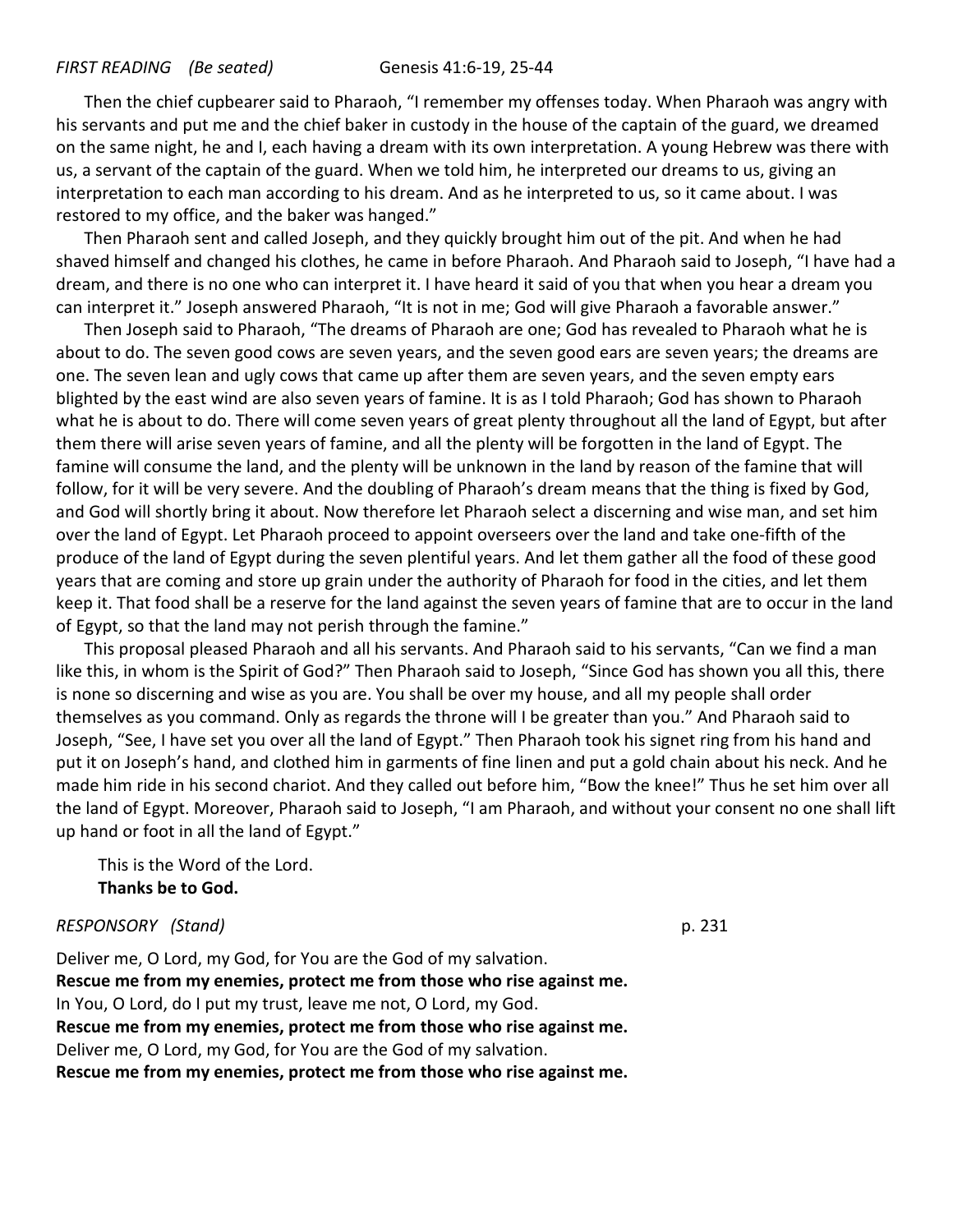And when the hour came, he reclined at table, and the apostles with him. And he said to them, "I have earnestly desired to eat this Passover with you before I suffer. For I tell you I will not eat it until it is fulfilled in the kingdom of God." And he took a cup, and when he had given thanks he said, "Take this, and divide it among yourselves. For I tell you that from now on I will not drink of the fruit of the vine until the kingdom of God comes." And he took bread, and when he had given thanks, he broke it and gave it to them, saying, "This is my body, which is given for you. Do this in remembrance of me." And likewise the cup after they had eaten, saying, "This cup that is poured out for you is the new covenant in my blood. But behold, the hand of him who betrays me is with me on the table. For the Son of Man goes as it has been determined, but woe to that man by whom he is betrayed!" And they began to question one another, which of them it could be who was going to do this.

A dispute also arose among them, as to which of them was to be regarded as the greatest. And he said to them, "The kings of the Gentiles exercise lordship over them, and those in authority over them are called benefactors. But not so with you. Rather, let the greatest among you become as the youngest, and the leader as one who serves. For who is the greater, one who reclines at table or one who serves? Is it not the one who reclines at table? But I am among you as the one who serves.

"You are those who have stayed with me in my trials, and I assign to you, as my Father assigned to me, a kingdom, that you may eat and drink at my table in my kingdom and sit on thrones judging the twelve tribes of Israel.

This is the Word of the Lord. **Thanks be to God.**

#### *SERMON (Be seated)*

Grace, mercy and peace be to you from God our Father and from our Lord and Savior Jesus. Amen. Dear friends in Christ:

As we continue our Lenten journey with both Joseph and our Lord Jesus, let's begin tonight's sermon by thinking first about Joseph.

The picture we have of Joseph at this point in our readings is definitely that of a young man on the go. We have seen that he was a boy full of dreams – loved by his father – and that he grew up to be a young man brimming with confidence and faith.

Even when life got tough, after he was betrayed by his brothers and sold into slavery, Joseph was able to summon up the courage to work hard and make the best of things. God was with him, yes. But Joseph certainly did his part as well. In Egypt, his new home, he went from being a lowly servant to the head manager of an important household. Joseph didn't let hard circumstances keep him down.

Today, however, we see Joseph facing a new challenge. And the challenge is a still more difficult one. For after his boss's wife falsely accused him, Joseph was thrown into prison.

By the end of the end of tonight's reading, Joseph has gotten out of prison. We see that he didn't languish there forever. But let's not zip ahead to that part of the story. Let's think, first, about what it meant for him to face the challenge of prison.

When Joseph was in prison, he was in a place where he was no longer able to change his circumstances through his hard work. No amount of energy or planning or smarts was going to change things. He just had to wait.

Joseph's wait went on for many years. We can't tell exactly how many, but at least three and probably quite a few more. When he gets out, he's 30 years old. While that is still young, especially in our times, Joseph had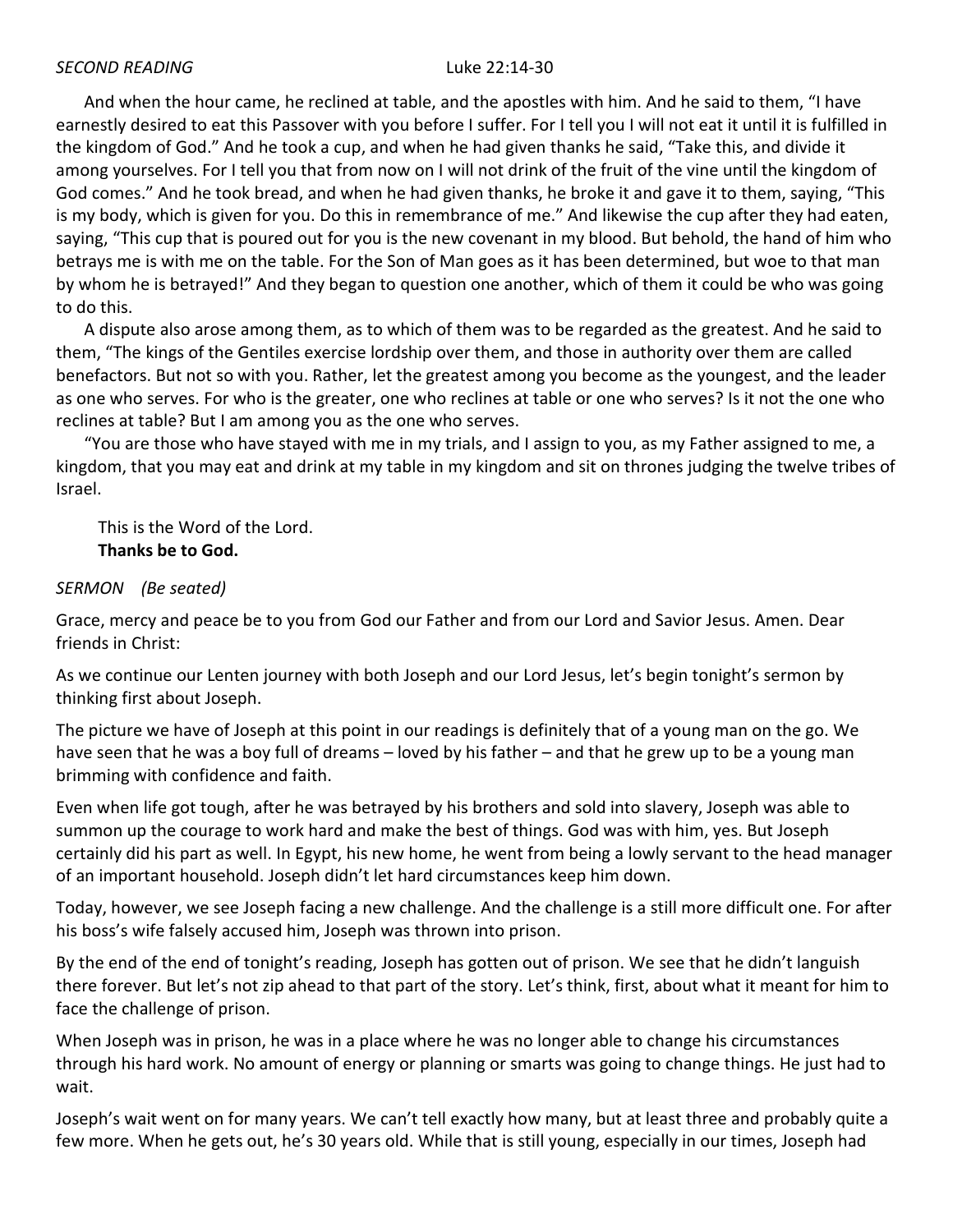also spent some very important years of his life waiting for his release. That waiting certainly had to be difficult.

And here we should do some thinking about what it means to wait.

The Bible speaks of waiting as an act of faith. Waiting is a matter of continuing to trust the Lord until he brings about his promised help.

We see this understanding, for instance, in the Psalms, which often places waiting and faith in parallel. Psalm 25 begins: To you, O LORD, I lift up my soul. O my God, in you I trust; let me not

be put to shame; let not my enemies exult over me. Indeed, none who wait for you shall be put to shame." Likewise, Psalm 27 concludes: "I believe that I shall look upon the goodness of the LORD in the land of the living! Wait for the LORD; be strong, and let your heart take courage; wait for the LORD!"

Waiting on the Lord is an exercise of faith. As such, waiting on the Lord also brings forth blessings. God promises it. As Isaiah the prophet (chap. 40) says: "they who wait for the LORD shall renew their strength; they shall mount up with wings like eagles; they shall run and not be weary; they shall walk and not faint."

And here we see that blessings come even during the waiting, not just after the wait is over. They come as strength is renewed and people mount up, run and walk with endurance.

Joseph teaches us this virtue of waiting. While he was in prison he didn't stew in anger. He didn't plot an escape through violent means. He waited on the Lord. And that waiting was a measure of his strength, not a weakness.

Between last week's reading and tonight's we skipped a number of verses that tell of the earlier days of Joseph's imprisonment. Those verses tell of how Joseph first met Pharoah's cupbearer and how he met the baker too. They also give a description of how things went for Joseph in those first days.

The description tells us that Joseph didn't just sit in prison idly. Instead, while he was waiting, he found ways to make himself useful. Let me read it:

"But the LORD was with Joseph and showed him steadfast love and gave him favor in the sight of the keeper of the prison. And the keeper of the prison put Joseph in charge of all the prisoners who were in the prison. Whatever was done there, he was the one who did it. The keeper of the prison paid no attention to anything that was in Joseph's charge, because the LORD was with him. And whatever he did, the LORD made it succeed" (Genesis 39:21–23).

Notice how incredibly similar the language is to the description of Joseph serving in Potiphar's house. Once again, God was with Joseph. And Joseph in turn was faithful. He served the master of the prison well and proved to be trustworthy.

And because of this he rose to a place of responsibility. Think about this. The fact that Joseph was able to gain the trust and respect of both the prison keeper and his fellow prisoners is really quite amazing.

And here, of course, is a lesson for us. We may be waiting for our circumstances to improve. And we may find that there's very little we can do to change those circumstances. But that doesn't mean we are to do nothing. There are always ways we can serve. And there will always be opportunities for the one who is trustworthy.

The one who is waiting for employment opportunities to improve, for instance, can pick up a new hobby. The one who is waiting for their body to recover from an illness or procedure can

learn a new skill. And even when our energy is low and our struggle is great, we can always pray. We can pray for ourselves, and we can pray for others.

Unfortunately, most of us don't do very well with waiting. Part of that is because waiting is not a virtue that our world tends to applaud. We're taught to be people of action.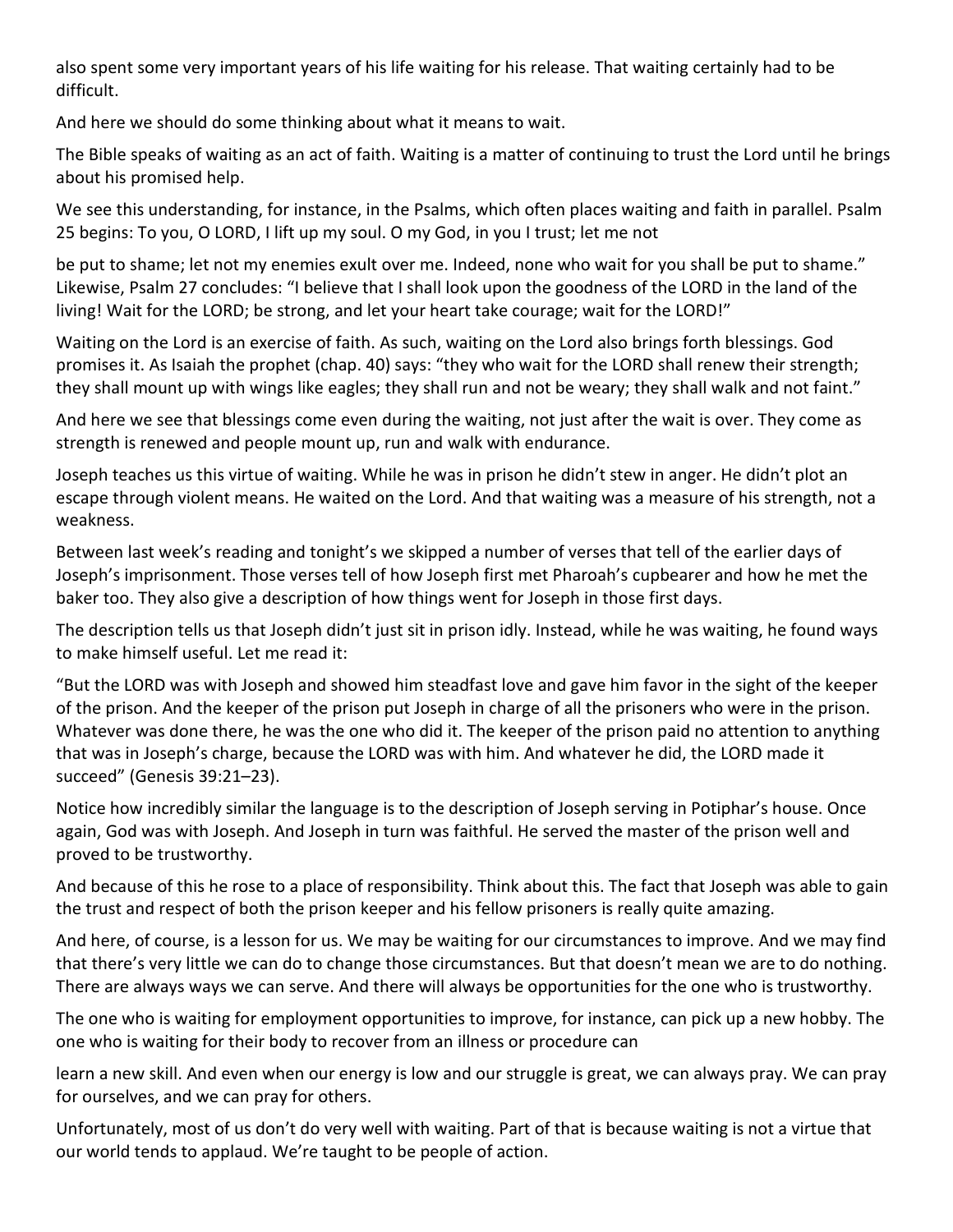But another part of it is just our own lack of peace and contentment. When our actions don't bring about the desired results, we obsess over what went wrong. And then we try to fix things by finding a better way. If the long is line, we look for a shortcut or a pass. If the traffic is heavy on one road, we quickly try another. When the wi-fi is slow, we immediately start looking for another network or another provider.

And if the other options don't work (and maybe even before we've explored those options!) we often throw a fit. Because we don't like to wait. We become angry. And scared.

Think about what happened with Peter in our Passion reading. Earlier, he had boldly told Jesus he would stand strong beside him. But when Jesus made it clear that standing strong wasn't about wielding a sword but about waiting on the Lord, Peter's fears took over. Later, when questioned about being with Jesus, Peter denied it. Three times. When the Lord caught his eye and Peter had to face his weakness, Peter went out and wept.

Faithful waiting doesn't come naturally to us. Thankfully, God overcomes our nature. God does this as we remember his promises. And he does it as we recall how he provided help to Peter, Joseph, and all those who call out to him in faith.

God's great promise is that there is life beyond our struggles – even beyond the grave. Like Joseph, we may sometimes find ourselves sitting in a prison not knowing what the immediate future holds. But we know we belong to the Lord. And that means a future where we will end up by his side… in the home he has prepared for us… in the safety and glory of his presence. We just need to wait in faith.

The source of all our hope and confidence – the foundation of our faithful waiting – is Jesus. Like Joseph, Jesus was a true son of Israel. Like Joseph, Jesus sank into the depths and was raised up to new heights. Like Joseph, Jesus worked a deliverance for the whole world – and not just from famine but from the power of sin and death. In Jesus, God reconciled the world to himself, not counting our trespasses against us.

Our lives unfold much like Joseph's. Maybe not with the same extremes, but certainly with the same roller coaster highs and lows, twists and turns. When life is at its most challenging and we are forced to wait, let us lean on our faith and trust in the Lord.

Luther, when talking about Joseph's faith, said that we, with the same confidence, should say: "I know that I have been baptized, that I have eaten the body and drunk the blood of the Son of God, that I have been absolved by divine authority, that all my sins have certainly been forgiven

me, and that victory over the devil, death and hell has been promised me. What more should I ask for?"

We therefore entrust to God all our days and all their burdens, for through faith in Jesus our sin is forgiven, and our guilt taken away. Heaven stands open for us. Like Joseph, we will have good days and bad days, triumphs and tragedies, but we know how our story will end. It will end in his presence. And in joy. Jesus has assured it.

In his holy name. Amen.

*LENTEN HYMN #438 A Lamb Goes Uncomplaining Forth*

**1 A Lamb goes uncomplaining forth, The guilt of sinners bearing And, laden with the sins of earth, None else the burden sharing; Goes patient on, grows weak and faint, To slaughter led without complaint, That spotless life to offer, He bears the stripes, the wounds, the lies, The mockery, and yet replies,**

 **"All this I gladly suffer."**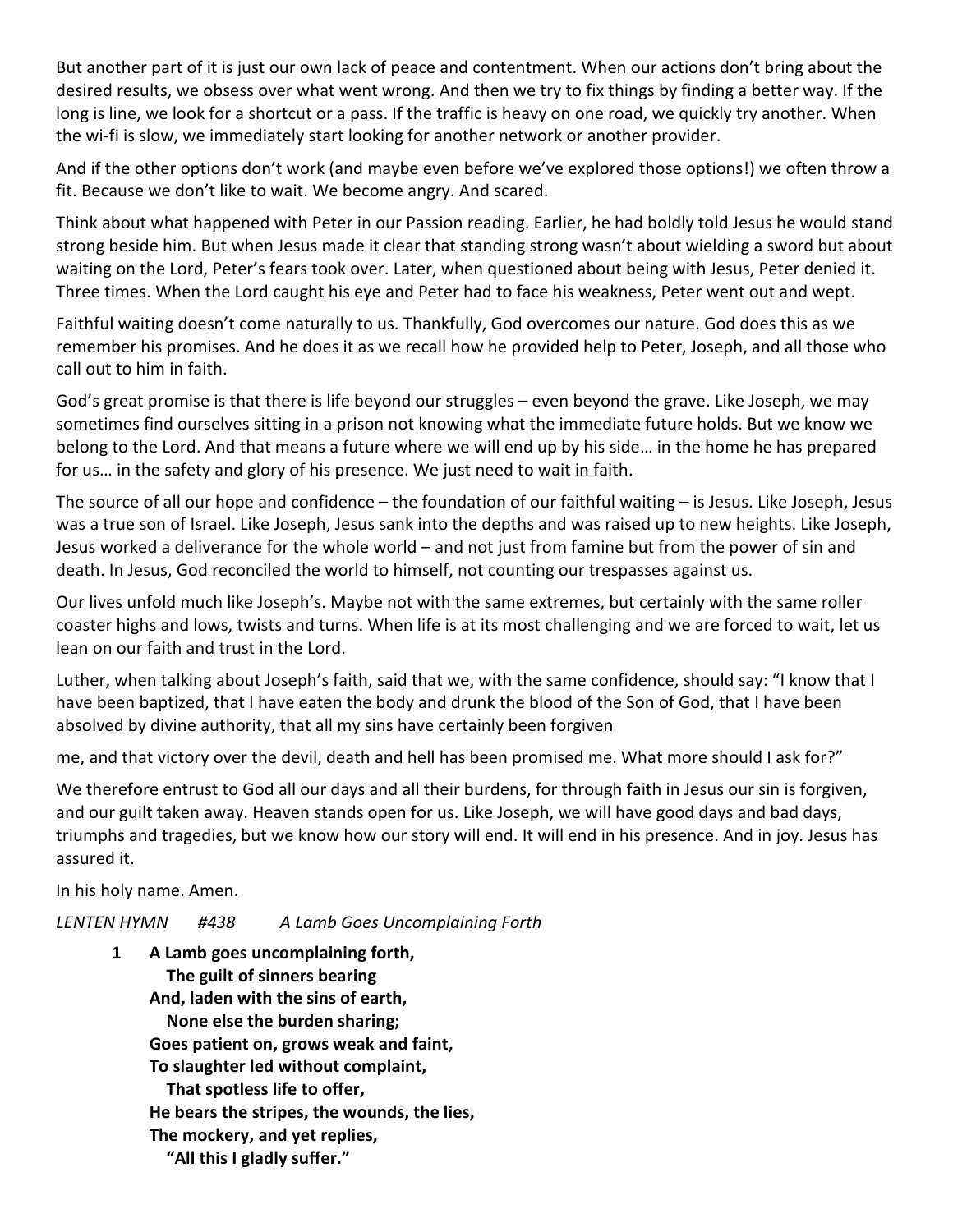**2 This Lamb is Christ, the soul's great friend, The Lamb of God, our Savior, Whom God the Father chose to send To gain for us His favor. "Go forth, My Son," the Father said, "And free My children from their dread Of guilt and condemnation. The wrath and stripes are hard to bear, But by Your passion they will share The fruit of Your salvation."**

**3 "Yes, Father, yes, most willingly I'll bear what You command Me. My will conforms to Your decree, I'll do what You have asked Me." O wondrous Love, what have You done! The Father offers up His Son, Desiring our salvation. O Love, how strong You are to save! You lay the One into the grave Who built the earth's foundation.**

**4 Lord, when Your glory I shall see And taste Your kingdom's pleasure, Your blood my royal robe shall be, My joy beyond all measure! When I appear before Your throne, Your righteousness shall be my crown; With these I need not hide me. And there, in garments richly wrought, As Your own bride shall we be brought To stand in joy beside You.**

#### *OFFERING*

 *Offerings support the church's mission work – both here and through our many partners. Offerings may be placed in the box at the sanctuary entrance or sent to the church through our website or the mail. Fellowship Cards help us welcome new people and track participation. Please fill one out and place it in the offering box following the service.*

*LITANY (Kneel)* p. 249

In peace let us pray to the Lord: **Lord, have mercy.**

For the peace from above and for our salvation, let us pray to the Lord: **Lord, have mercy.**

For the peace of the whole world, for the well-being of the Church of God, and for the unity of all, let us pray to the Lord:

#### **Lord, have mercy.**

For this holy house and for all who offer here their worship and praise, let us pray to the Lord: **Lord, have mercy.**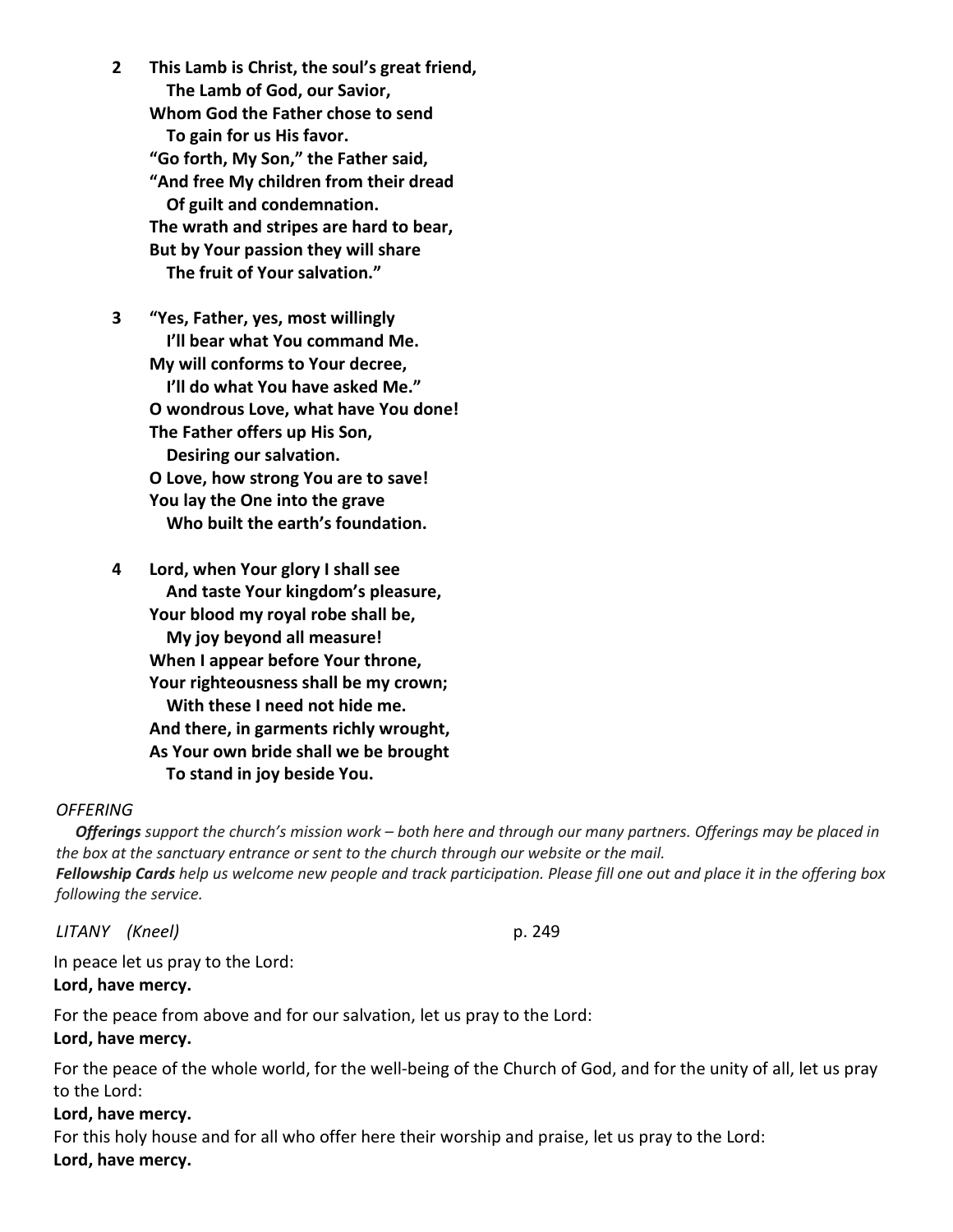For Matthew, our Synod President, John, our District President, for all pastors in Christ, for all servants of the Church, and for all the people, let us pray to the Lord:

# **Lord, have mercy.**

For Joseph, our President, for all public servants, for the government and those who protect us, that they may be upheld and strengthened in every good deed, let us pray to the Lord:

## **Lord, have mercy.**

For those who work to bring peace, justice, health, and protection in this and every place, let us pray to the Lord:

## **Lord, have mercy.**

For those who bring offerings, those who do good works in this congregation, those who toil, those who sing, and all the people here present who await from the Lord great and abundant mercy, let us pray to the Lord:

## **Lord, have mercy.**

For favorable weather, for an abundance of the fruits of the earth, and for peaceful times, let us pray to the Lord:

## **Lord, have mercy.**

For our deliverance from all affliction, wrath, danger, and need, let us pray to the Lord:

# **Lord, have mercy.**

For . . . [additional bids for prayer may be inserted here] . . . let us pray to the Lord: **Lord, have mercy.**

For the faithful who have gone before us and are with Christ, let us give thanks to the Lord: **Thanks be to God.**

Help, save, comfort, and defend us, gracious Lord.

*Silence for individual prayer may follow.*

Rejoicing in the fellowship of all the saints, let us commend ourselves, one another, and our whole life to Christ, our Lord:

# **To You, O Lord.**

*COLLECT FOR PEACE*

#### *THE LORD'S PRAYER*

**Our Father, who art in heaven, hallowed be Thy name, Thy kingdom come, Thy will be done, on earth as it is in heaven. Give us this day our daily bread; and forgive us our trespasses, as we forgive those who trespass against us; and lead us not into temptation, but deliver us from evil. For Thine is the kingdom, and the power, and the glory, forever and ever. Amen.**

*BENEDICAMUS AND BENEDICTION (Stand)* 

Let us bless the Lord.

**Thanks be to God.**

The almighty and merciful Lord, the Father, the ₩ Son, and the Holy Spirit, bless and preserve you.

**Amen.**